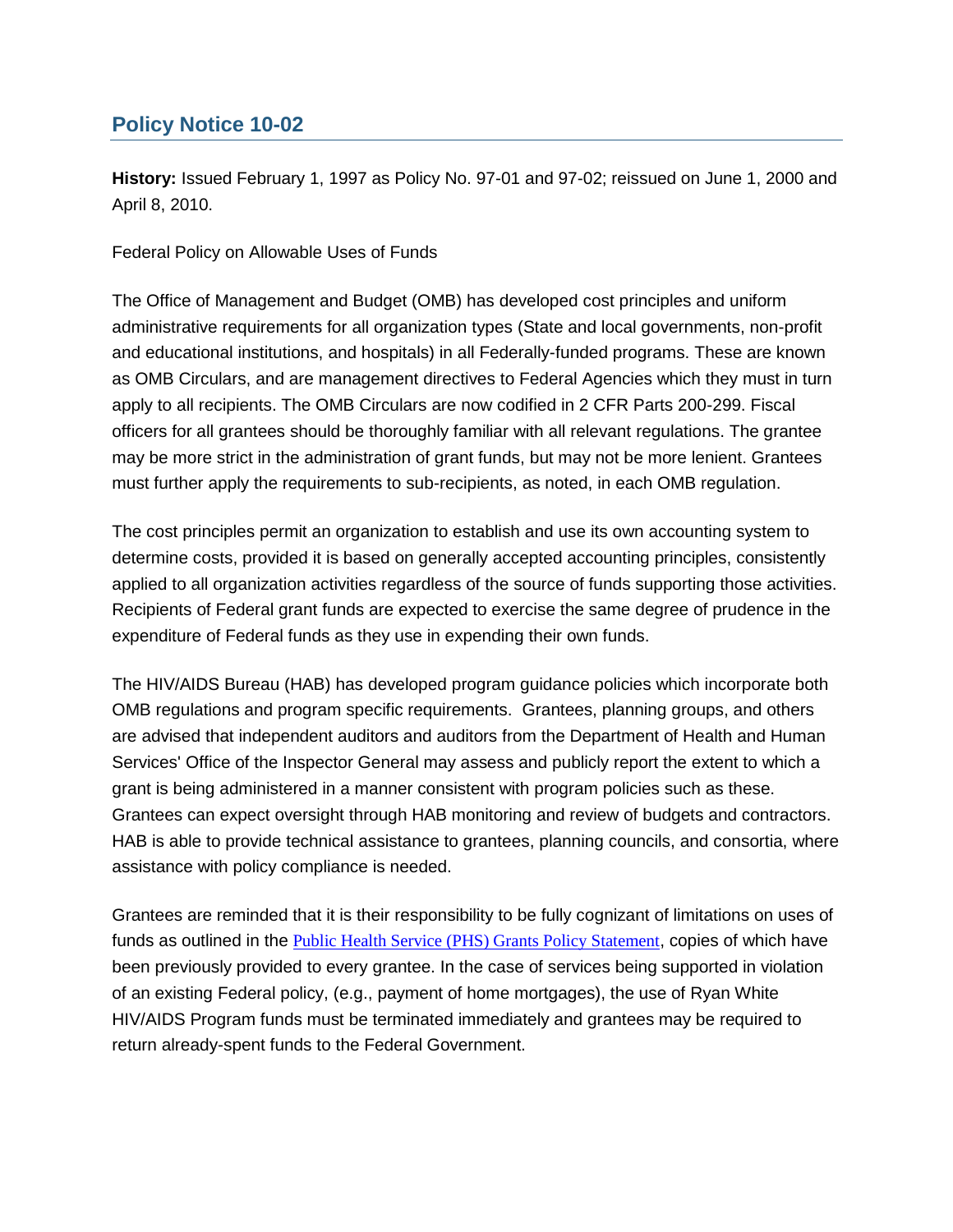## **Further Guidance on Eligible Individuals and Allowable Uses of Ryan White Program Funds**

The Ryan White HIV/AIDS Program stipulates that "funds received...will not be utilized to make payments for any item or service to the extent that payment has been made, or can reasonably be expected to be made..." by sources other than Ryan White funds. At the individual client level, this means Grantees must assure that funded providers make reasonable efforts to secure non-Ryan White HIV/AIDS Program funds whenever possible for services to individual clients. In support of this intent, it is an appropriate use of Ryan White HIV/AIDS Program funds to provide case management (medical or non-medical) or other services that have as a central function ensuring that eligibility for other funding sources is aggressively and consistently pursued, (e.g., Medicaid, CHIP, Medicare, other local or State-funded HIV/AIDS programs, and/or private sector funding including private insurance).

In every instance, HAB expects that services supported with Ryan White HIV/AIDS Program funds will (1) fall within the legislatively-defined range of services, (2) as appropriate, within Part A, have been identified as a local priority by the HIV Health Services Planning Council, and (3) in the case of allocation decisions made by a Part B State or by a local or regional consortium, meet documented needs and contribute to the establishment of a continuum of care.

Ryan White HIV/AIDS Program funds are intended to support only the HIV-related needs of eligible individuals. Grantees and funded contractors must be able to make an explicit connection between any service supported with Ryan White HIV/AIDS Program funds and the intended recipient's HIV status, or care-giving relationship to a person with HIV/AIDS.

Eligible Individuals: The principal intent of the Ryan White HIV/AIDS Treatment Extension Act of 2009 (Ryan White HIV/AIDS Program) is to provide services to persons infected with the Human Immunodeficiency Virus (HIV), including those whose illness has progressed to the point of clinically defined Acquired Immune Deficiency Syndrome (AIDS). When setting and implementing priorities for the allocation of funds, Grantees, Part A Planning Councils, community planning bodies, and Part B funded consortia may optionally define eligibility for certain services more precisely, but they may NOT broaden the definition of who is eligible for services. Ryan White HIV/AIDS Program Grantees are expected to establish and monitor procedures to ensure that all funded sub-grantees and providers verify and document client eligibility.

Non-infected individuals may be appropriate candidates for Ryan White HIV/AIDS Program services in limited situations, but these services for non-infected individuals must always benefit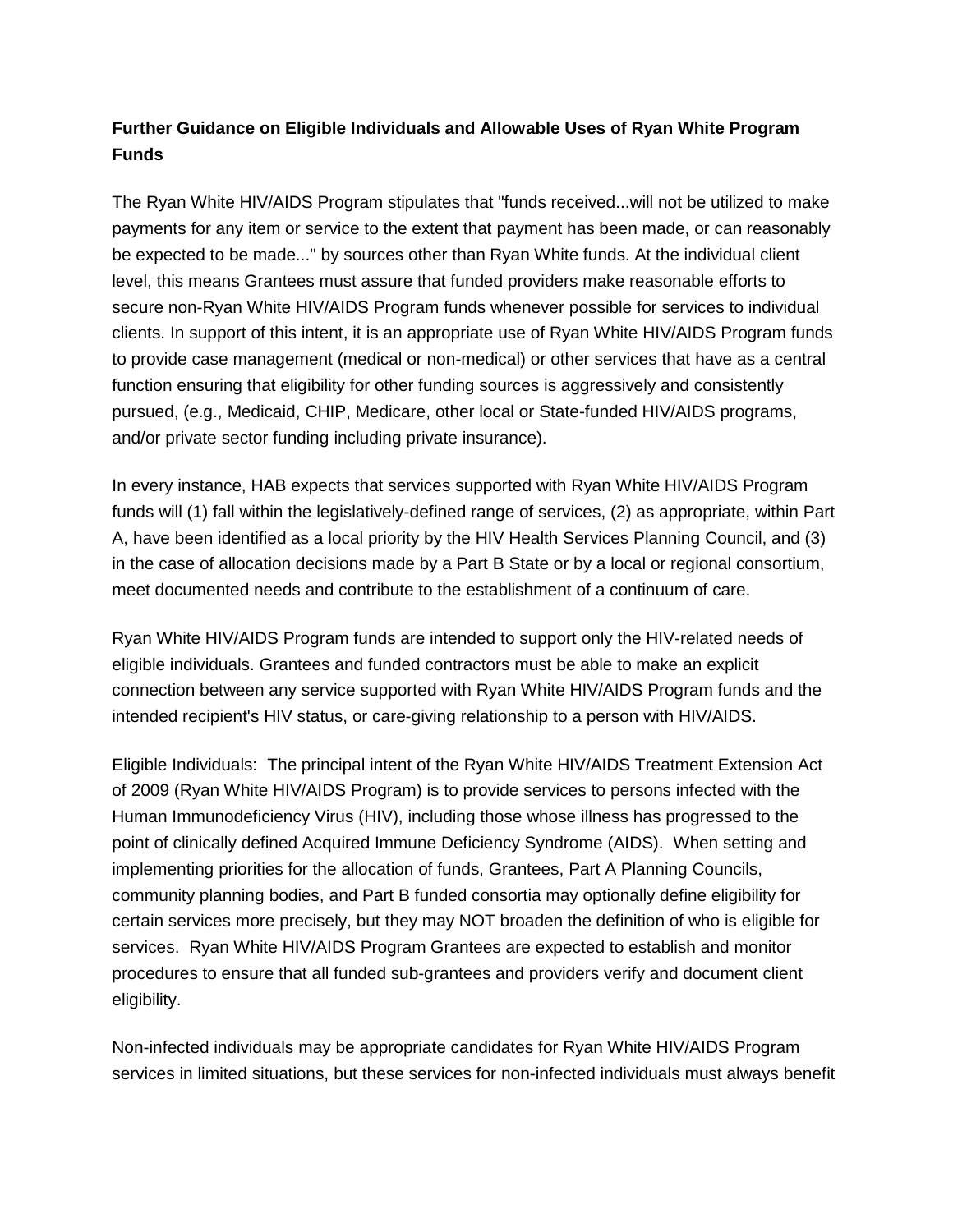a person with HIV infection. Funds awarded under the Ryan White HIV/AIDS Program may be used for services to individuals not infected with HIV only in the circumstances described below.

a. The service has as its primary purpose enabling the non-infected individual to participate in the care of someone with HIV disease or AIDS. Examples include caregiver training for in-home medical or support service; psychosocial support services, such as caregiver support groups; and/or respite care services that assist non-infected individuals with the stresses of providing daily care for someone who is living with HIV disease.

b. The service directly enables an infected individual to receive needed medical or support services by removing an identified barrier to care. Examples include payment of premiums for a family health insurance policy to ensure continuity of insurance coverage for a low-income HIVpositive family member, or child care for children, while an infected parent secures medical care or support services.

c. The service promotes family stability for coping with the unique challenges posed by HIV/AIDS. Examples include mental health services that focus on equipping uninfected family members, and caregivers to manage the stress and loss associated with HIV/AIDS, and shortterm post death bereavement counseling.

d. Services to non-infected clients that meet these criteria may not continue subsequent to the death of the HIV-infected family member, beyond the period of short-term bereavement counseling.

In no case may Ryan White HIV/AIDS Program funds be used to make direct payments of cash to recipients of services. Where direct provision of the service is not possible or effective, vouchers, coupons, or tickets that can be exchanged for a specific service or commodity (e.g., food or transportation) must be used. Grantees are advised to administer voucher programs in a manner which assures that vouchers cannot be used for anything other than the allowable service, and that systems are in place to account for disbursed vouchers.

The following service categories represent allowable uses of Ryan White HIV/AIDS Program funds. The Ryan White HIV/AIDS Program Grantee, along with respective planning bodies, will make the final decision regarding the specific services to be funded under their Grant.

#### **1. Acupuncture Therapy**

Funds awarded under the Ryan White HIV/AIDS Program may only be used to support limited acupuncture services for HIV-positive clients as part of Ryan White HIV/AIDS Program funded Substance Abuse Treatment Services (outpatient or residential), provided the client has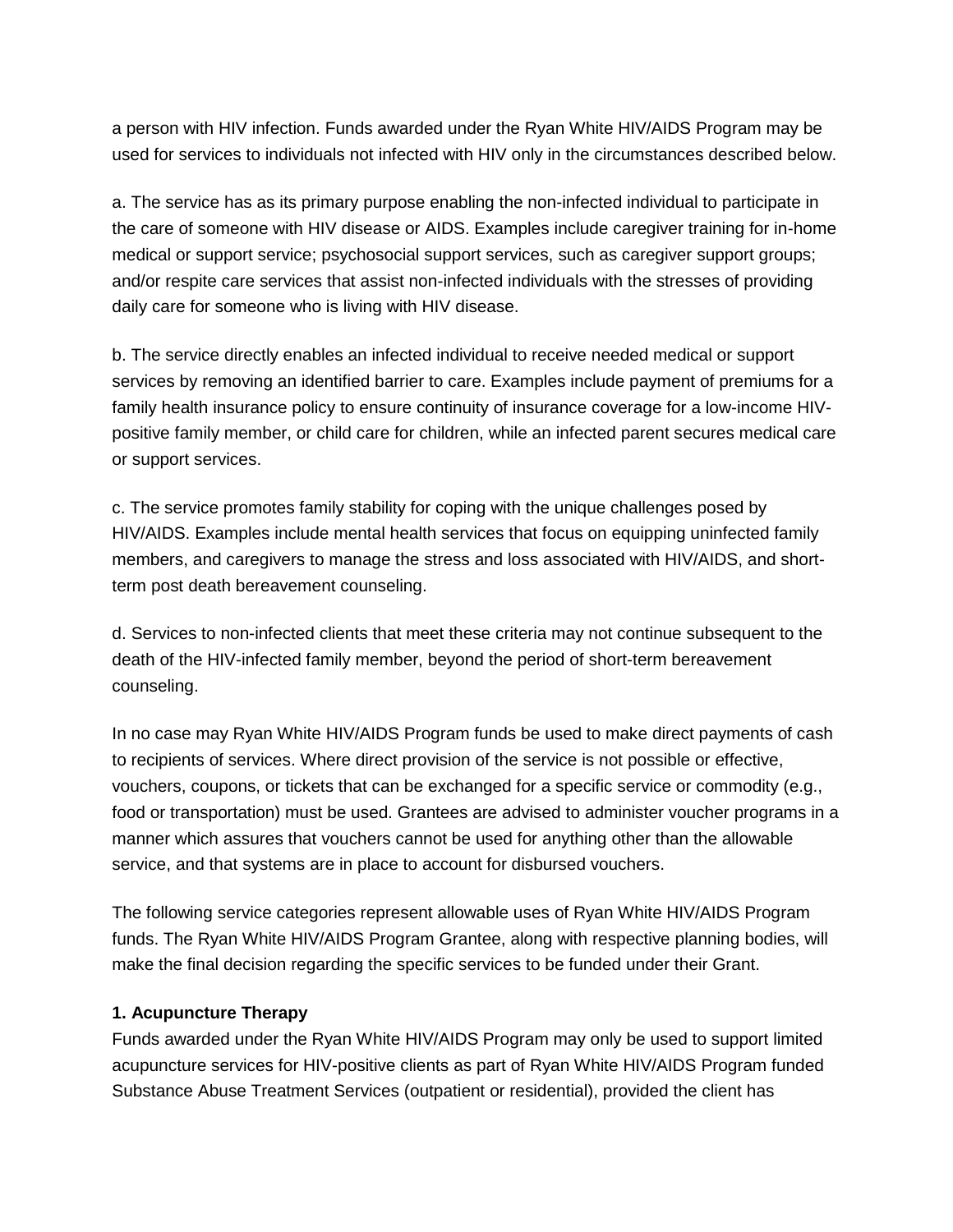received a written referral from his/her primary health care provider. All acupuncture therapy must be provided by certified or licensed practitioners and/or programs, wherever State certification or licensure exists.

#### **2. Benefits and Entitlement Counseling**

Funds awarded under the Ryan White HIV/AIDS Program may be used to refer or assist eligible clients to obtain access to other public and private programs for which they may be eligible, e.g. Medicaid, Medicare Part D, State Pharmacy Assistance Programs, Pharmaceutical Manufacturer's Patient Assistance Programs, and other State or local health care and supportive services.

Such benefits/entitlement counseling and referral activities may be provided as a component of three allowable Ryan White HIV/AIDS Program support service categories: "Medical Case Management," "Case Management (Non Medical)" and/or "Referral for Health Care/Supportive Services."

#### **3. Child Care Services**

Child Care Services are an allowable Ryan White HIV/AIDS Program support service for the children of HIV-positive clients, while the clients attend medical or other appointments or Ryan White HIV/AIDS Program-related meetings, groups or training. More specifically, funds may be used to provide Child Care Services in these instances:

a. To support a licensed or registered child care provider to deliver intermittent care that will enable an HIV-positive adult or child to secure needed medical or support services, or to participate in Ryan White HIV/AIDS Program-related activities described above;

b. To support informal child care provided by a neighbor, family member, or other person (with the understanding that existing Federal restrictions prohibit giving cash to individuals to pay for these services).

In those cases where funds are allocated for Child Care Services, as described under (b) above, such allocations should be limited and carefully monitored to assure compliance with the prohibition on direct payments to eligible individuals. Such arrangements may also raise liability issues for the funding source which should be carefully weighed in the decision-making process.

#### **4. Clothing**

Ryan White HIV/AIDS Program funds may NOT be used to purchase clothing.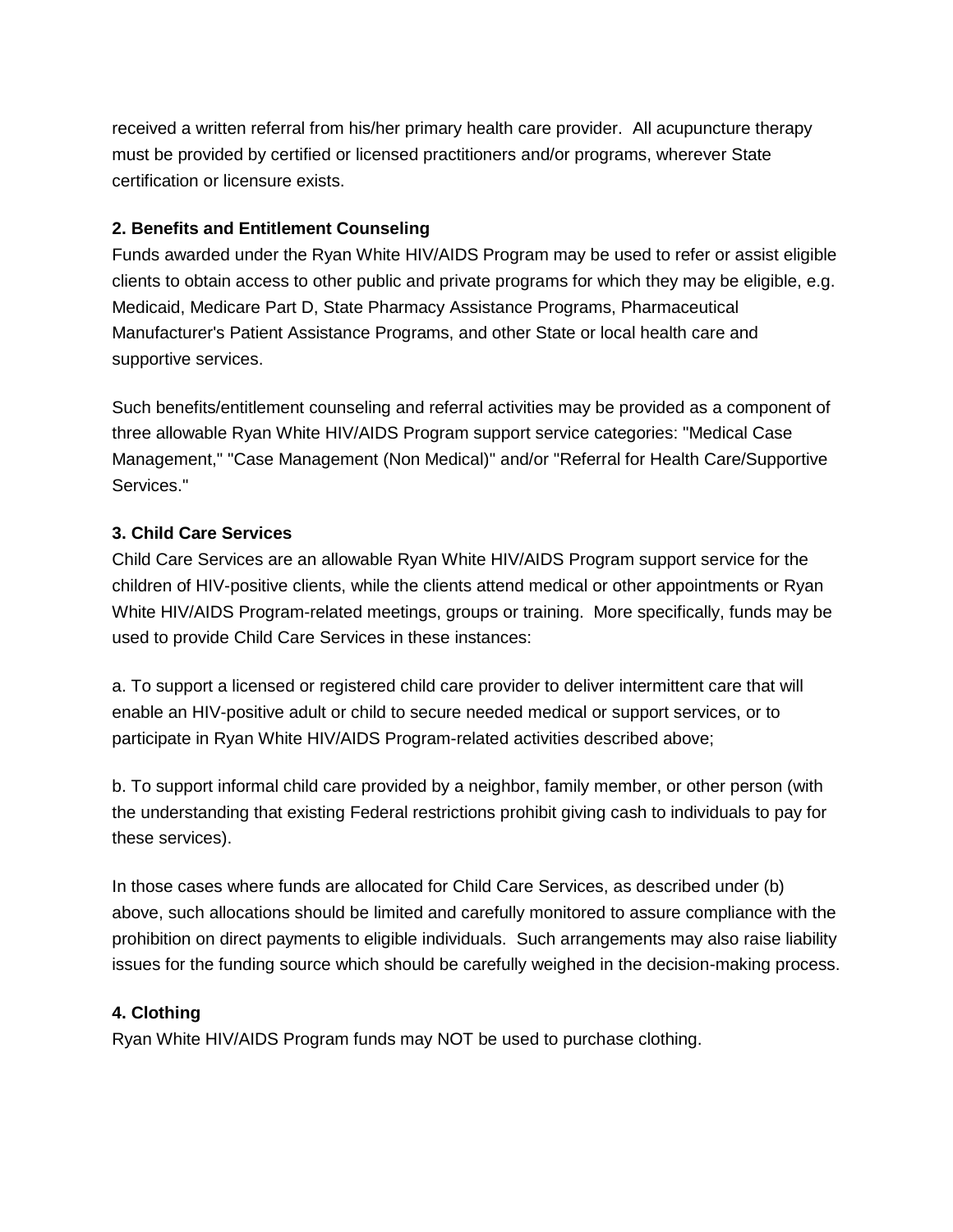## **5. Employment and Employment-Readiness Services**

Ryan White HIV/AIDS Program funds may NOT be used to support employment, vocational, or employment-readiness services. However, funds may be used to pay for occupational therapy as a component of allowable Rehabilitation Services.

## **6. Developmental Services for HIV Positive Children**

Ryan White HIV/AIDS Program funds may be used to provide clinician prescribed developmental support services for HIV-positive infants/children when such services are not otherwise covered by specific State and Federal legislation that mandates health care coverage for all children with developmental disabilities.

## **7. Emergency Financial Assistance**

Ryan White HIV/AIDS Program funds may be used to provide Emergency Financial Assistance (EFA) as an allowable support service.

- The decision-makers deliberately and clearly must set priorities and delineate and monitor what part of the overall allocation for emergency assistance is obligated for transportation, food, essential utilities, and/or prescription assistance. Careful monitoring of expenditures within a category of "emergency assistance" is necessary to assure that planned amounts for specific services are being implemented, and to indicate when reallocations may be necessary.
- In addition, Grantees and planning councils/consortia must develop standard limitations on the provision of Ryan White HIV/AIDS Program funded emergency assistance to eligible individuals/households and mandate their consistent application by all contractors. It is expected that all other sources of funding in the community for emergency assistance will be effectively utilized and that any allocation of Ryan White HIV/AIDS Program funds to these purposes will be the payer-of-last-resort, and for limited amounts, limited use and limited periods of time.

## **8. Funeral and Burial Expenses**

Ryan White HIV/AIDS Program funds may NOT be used for funeral, burial, cremation, or related expenses.

## **9. Health Insurance Co-payments and Deductibles**

Funds awarded under Parts A, B and C of the Ryan White HIV/AIDS Program may be used to support a Health Insurance Premium and Cost-Sharing Assistance Program, a core medical service, for eligible low-income HIV-positive clients.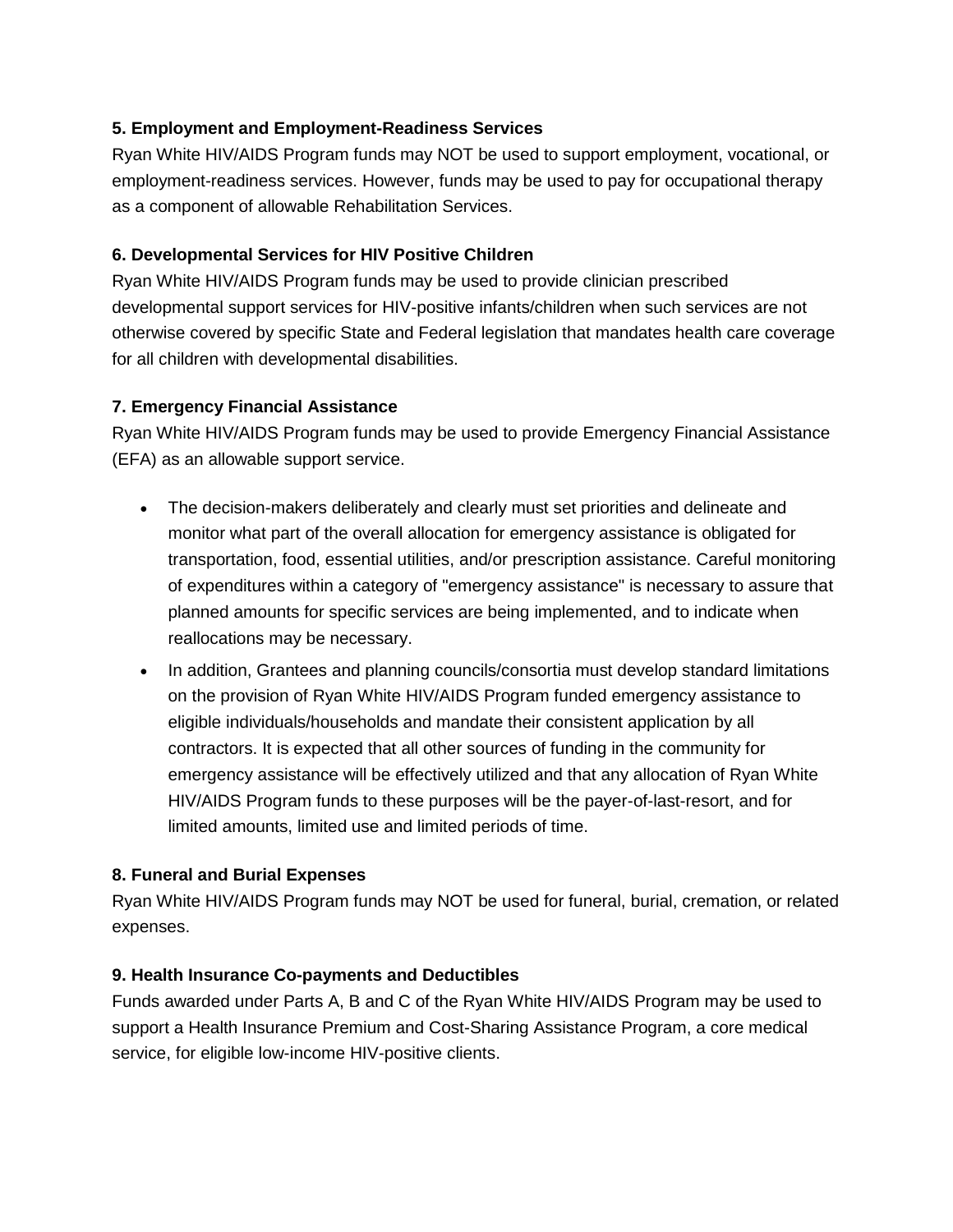- Under this service category, funds may be used as the payer-of-last-resort to cover the cost of public or private health insurance premiums, as well as the insurance deductible and co-payments.
- Consistent with the Ryan White HIV/AIDS Program, "low income" is to be defined by the EMA/TGA, State or Part C Grantee. Important: Grantees should refer to the **[HAB Policy Notice-07-05](http://hab.hrsa.gov/manageyourgrant/policiesletters.html)**, "The Use of Ryan White HIV/AIDS Program Part B ADAP Funds to Purchase Health Insurance."

#### **10. Hospice Care**

Hospice Services are an allowable Ryan White HIV/AIDS Program core medical service. Funds may be used to pay for hospice care by providers licensed in the State in which services are delivered. Hospice services may be provided in a home or other residential setting, including a non-acute care section of a hospital that has been designated and staffed to provide hospice care to terminal patients. A physician must certify that a patient is terminal, defined under Medicaid hospice regulations as having a life expectancy of 6 months or less. Counseling services provided in the context of hospice care must be consistent with the definition of mental health counseling. Palliative therapies must be consistent with those covered under respective State Medicaid Programs.

#### **11. Legal Services**

Legal Services are an allowable support service under the Ryan White HIV/AIDS Program. Funds awarded under the Ryan White HIV/AIDS Program may NOT be used for any criminal defense, or for class-action suits unrelated to access to services eligible for funding under the Ryan White HIV/AIDS Program. Funds may be used for legal services directly necessitated by an individual's HIV/AIDS serostatus.

These services include but are not limited to:

a. Preparation of Powers of Attorney, Living Wills

b. Interventions necessary to ensure access to eligible benefits, including discrimination or breach of confidentiality litigation as it relates to services eligible for funding under the Ryan White HIV/AIDS Program, and

c. Permanency planning for an individual or family where the responsible adult is expected to pre-decease a dependent (usually a minor child) due to HIV/AIDS; includes the provision of social service counseling or legal counsel regarding (1) the drafting of wills or delegating powers of attorney, and (2) preparation for custody options for legal dependents including standby guardianship, joint custody or adoption.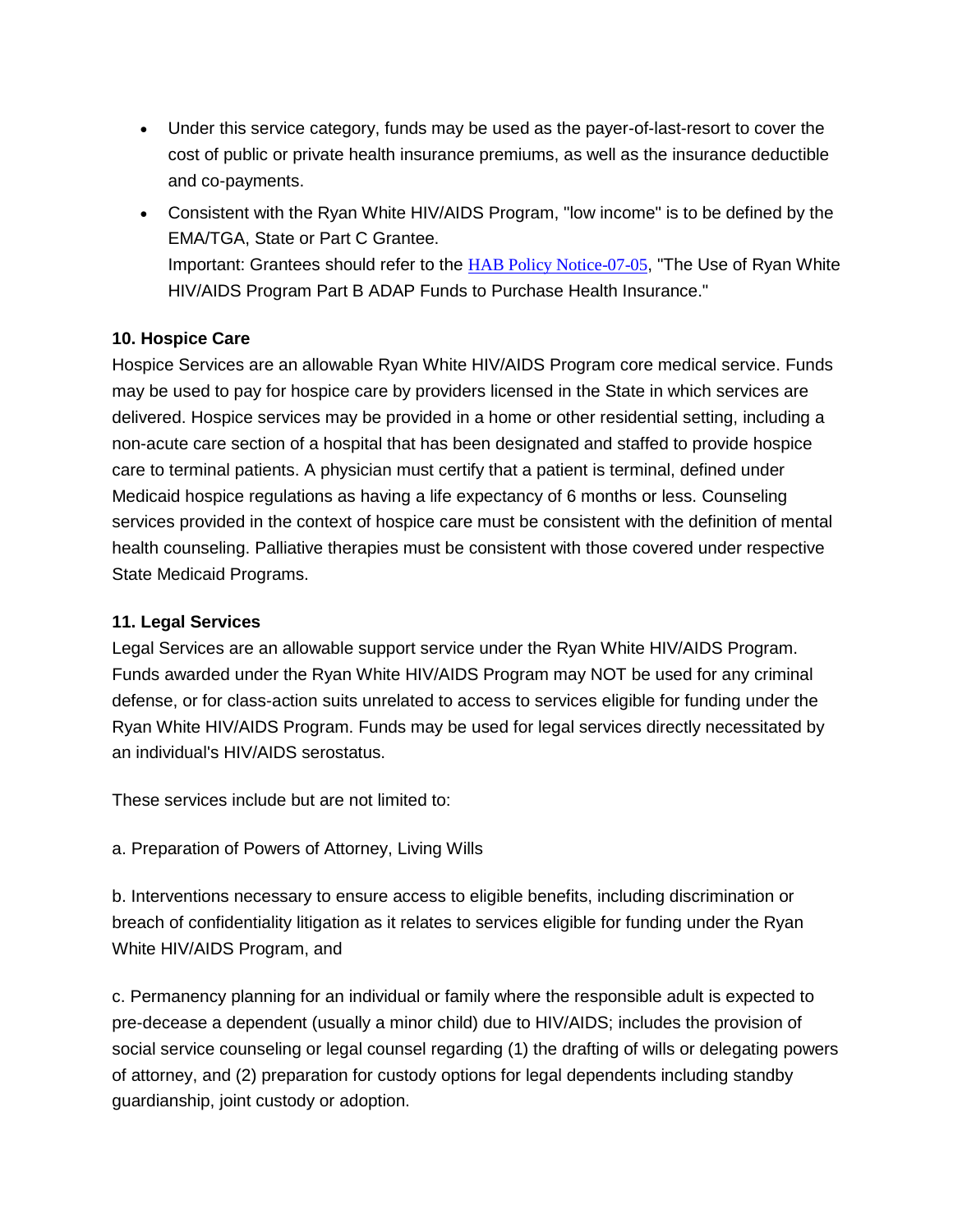#### **12. Maintenance of Privately Owned Vehicles**

Funds awarded under the Ryan White HIV/AIDS Program may NOT be used for direct maintenance expense (tires, repairs, etc.) of a privately owned vehicle or any other costs associated with a vehicle, such as lease or loan payments, insurance, or license and registration fees. This restriction does not apply to vehicles operated by organizations for program purposes.

#### **13. Medical Transportation**

Medical Transportation is an allowable support service under the Ryan White HIV/AIDS Program. Funds may be used to provide transportation services for an eligible individual to access HIV-related health services, including services needed to maintain the client in HIV/AIDS medical care. Transportation should be provided through:

a. A contract(s) with a provider(s) of such services;

b. Voucher or token systems;

c. Mileage reimbursement that enables individuals to travel to needed medical or other support services may be supported with Ryan White HIV/AIDS Program funds, but should not in any case exceed the established rates for Federal Programs. Federal Joint Travel Regulations provide further guidance on this subject.

d. Use of volunteer drivers (through programs with insurance and other liability issues specifically addressed); or

e. Purchase or lease of organizational vehicles for client transportation programs. [See also No. 12 above, Maintenance of Privately Owned Vehicles, for further information.]

Note: Grantees must receive prior approval for the purchase of a vehicle.

## **14. Pastoral Counseling**

Funds awarded under the Ryan White HIV/AIDS Program may be used to provide "Psychosocial Support Services" that include pastoral care/counseling services, provided that the pastoral counseling is provided by an institutional pastoral care program (e.g., components of AIDS interfaith networks, separately incorporated pastoral care and counseling centers, or as a component of services provided by a licensed provider, such as a home care or hospice provider). Programs are to be licensed or accredited wherever such licensure or accreditation is either required or available. In addition, Ryan White HIV/AIDS Program funded pastoral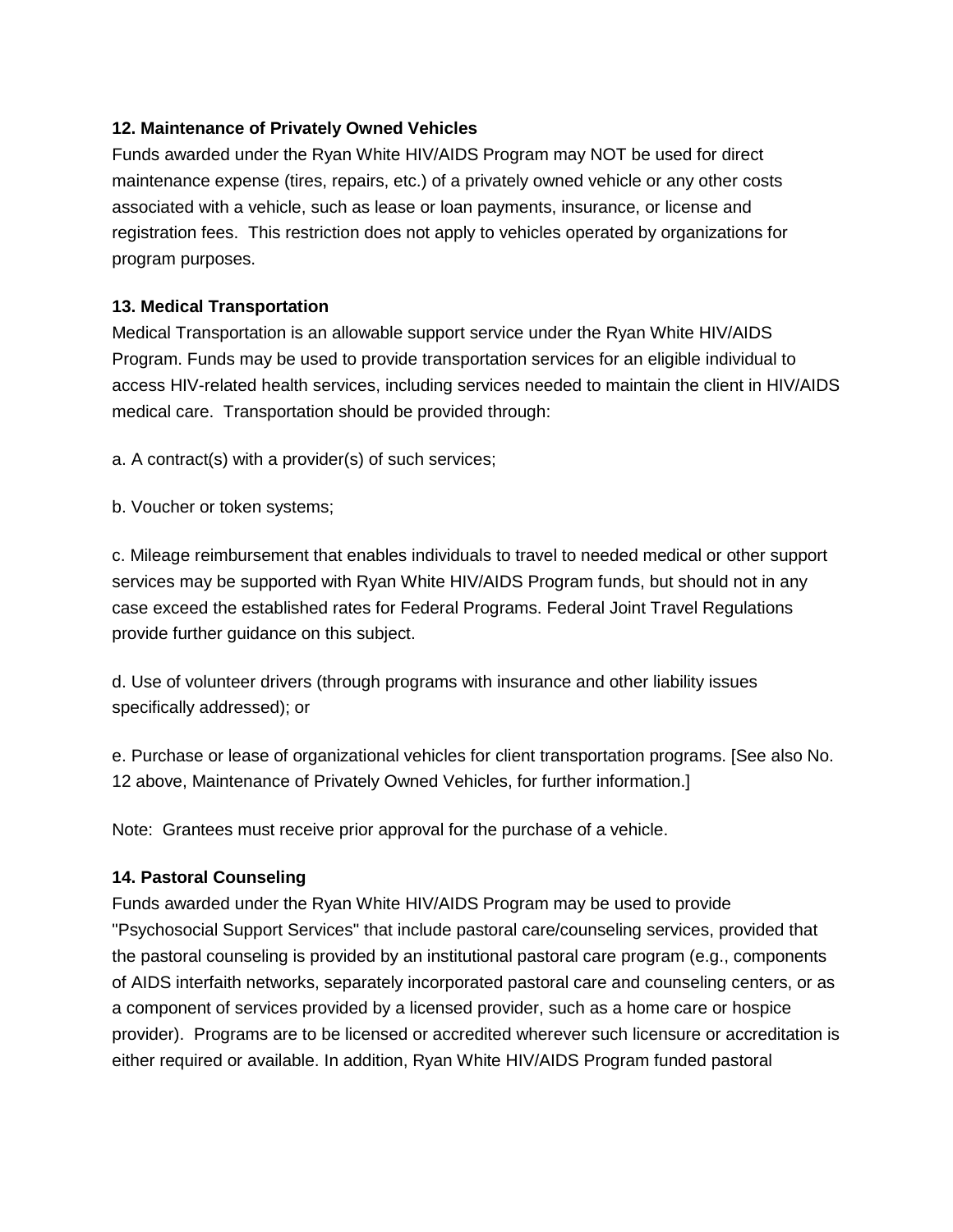counseling MUST be available to all individuals eligible to receive Ryan White HIV/AIDS Program services, regardless of their religious or denominational affiliation.

#### **15. Property Taxes**

Funds awarded under the Ryan White HIV/AIDS Program may NOT be used to pay local or State personal property taxes (for residential property, private automobiles, or any other personal property against which taxes may be levied).

#### **16. Purchase of Non-Food Products**

Funds awarded under the Ryan White HIV/AIDS Program may be used to purchase essential non-food household products as part of a Ryan White HIV/AIDS Program funded Food Bank support service. These include essential items such as:

- Personal hygiene products,
- Household cleaning supplies, and/or
- Water filtration/ purification devices (either portable filter/pitcher combinations or filters attached to a single water tap) in communities/areas where recurrent problems with water purity exist. Such devices (including their replacement filter cartridges) purchased with Ryan White HIV/AIDS Program funds must meet National Sanitation Foundation standards for absolute cyst removal of particles less than one micron. This policy does not permit installation of permanent systems for filtration of all water entering a private residence.

Funds may NOT be used for household appliances, pet foods or other non-essential products.

## **17. Recreational and Social Activities**

Funds awarded under the Ryan White HIV/AIDS Program may be used for recreational and social activities as part of a Child Care or Respite Care support service provided in a licensed or certified provider setting, including drop-in centers in primary care or satellite facilities. Funds should NOT be used for off-premise social/recreational activities or to pay for a client's gym membership.

#### **18. Respite Care**

Respite Care is an allowable support service under the Ryan White HIV/AIDS Program. Funds may be used for periodic respite care in community or home-based settings that includes nonmedical assistance designed to provide care for an HIV infected client in order to relieve the primary caregiver who is responsible for the day-to-day care of an adult or minor living with HIV/AIDS.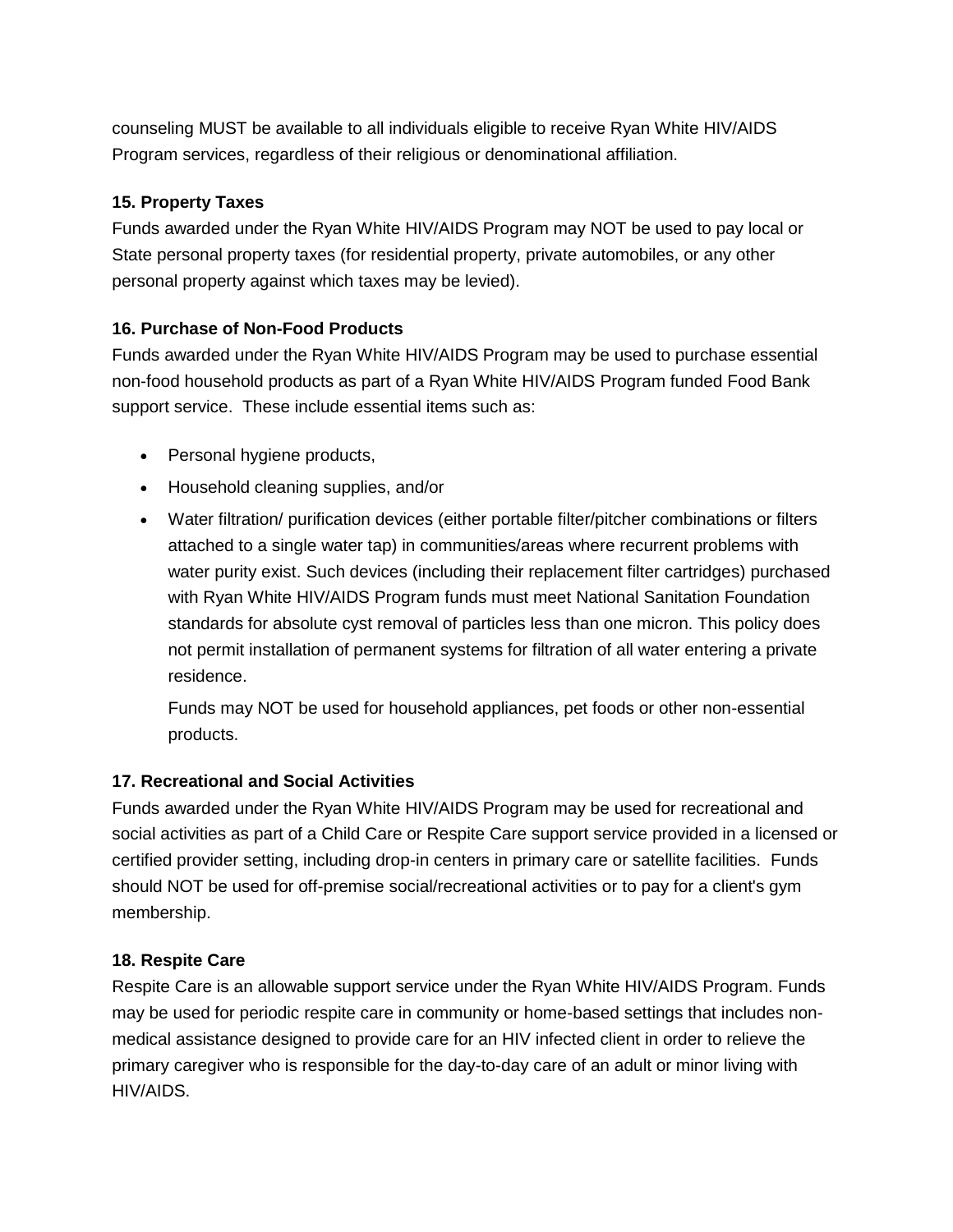In those cases where funds are allocated for home-based respite care, such allocations should be carefully monitored to assure compliance with the prohibition on direct payments to eligible individuals. Such arrangements may also raise liability issues for the funding source which should be carefully weighed in the decision-making process.

#### **19. Substance Abuse Treatment**

a. Substance Abuse Treatment Services-Outpatient is an allowable core medical service. Funds used for outpatient drug or alcohol substance abuse treatment, including expanded HIVspecific capacity of programs if timely access to treatment and counseling is not available, must be rendered by a physician or provided under the supervision of a physician or other qualified/licensed personnel. Such services should be limited to the following:

- Pre-treatment/recovery readiness programs
- Harm reduction
- Mental health counseling to reduce depression, anxiety and other disorders associated with substance abuse
- Outpatient drug-free treatment and counseling
- Opiate Assisted Therapy
- Neuro-psychiatric pharmaceuticals; and
- Relapse prevention.

b. Syringe Exchange: Will be addressed in future policy issuances.

c. Substance Abuse Treatment Services- Residential is an allowable support service under the Ryan White HIV/AIDS Program. The following limitations apply to use of Ryan White HIV/AIDS Program funds for residential services:

- Because of the Ryan White HIV/AIDS Program limitations on inpatient hospital care (see sections 2604(c)(3)(L) and 2612(b)(3)(L) of the Public Health Service Act), Ryan White HIV/AIDS Program funds may not be used for inpatient detoxification in a hospital setting.
- However, if detoxification is offered in a separate licensed residential setting (including a separately-licensed detoxification facility within the walls of a hospital), Ryan White HIV/AIDS Program funds may be used for this activity.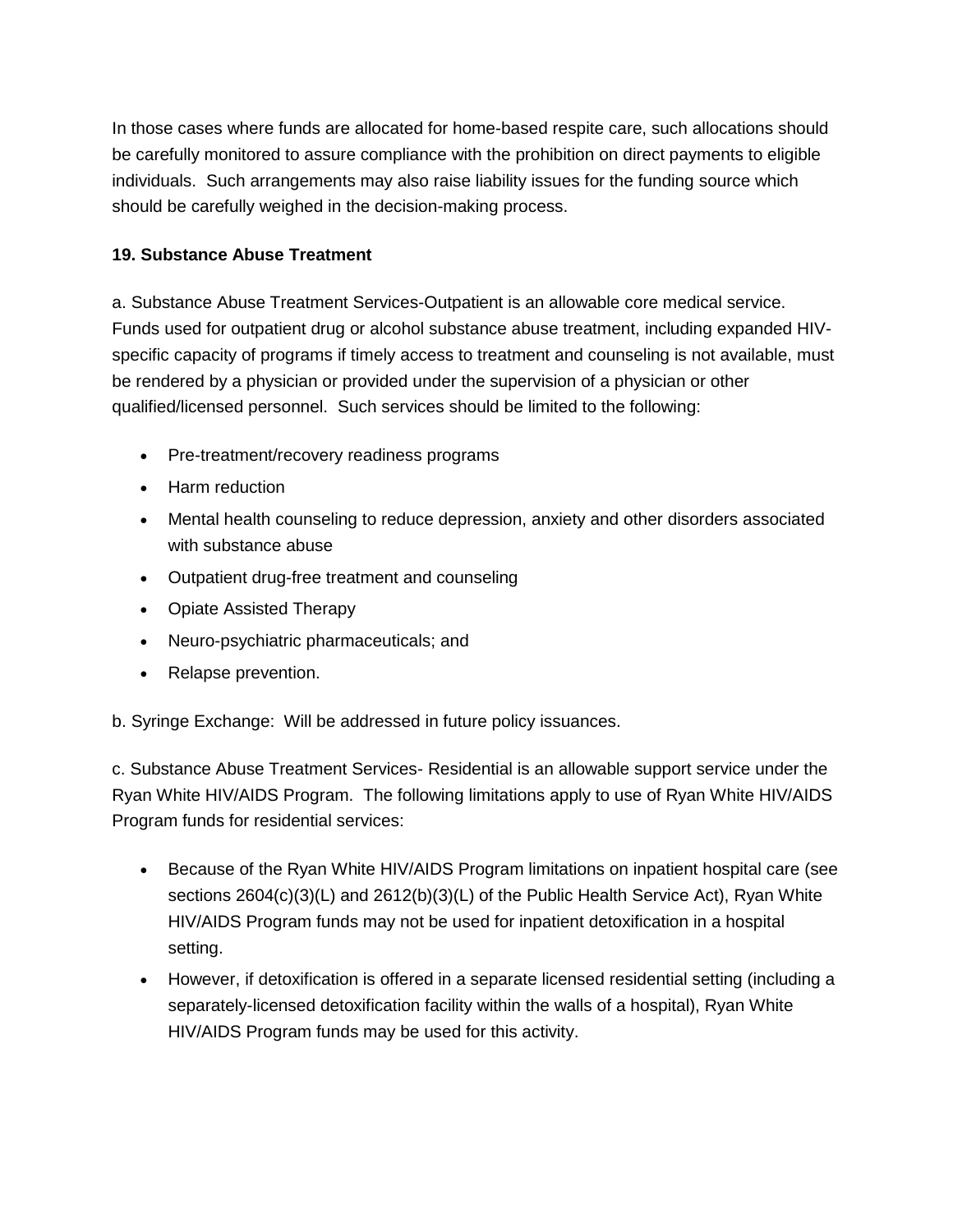If the residential treatment service is in a facility that primarily provides inpatient medical or psychiatric care, the component providing the drug and/or alcohol treatment must be separately licensed for that purpose.

#### **20. Vision Care**

a. Ryan White HIV/AIDS Program funds may be used for Outpatient/Ambulatory Medical Care (health services), which is a core medical service, that includes specialty ophthalmic and optometric services rendered by licensed providers.

b. Funds also may be used for Rehabilitation Services that include low-vision training by licensed provided or authorized professionals.

c. Funds also may be used to purchase corrective prescription eye wear for conditions related to HIV infection, through either of these allowable services:

- To cover the co-pay for prescription eye wear for eligible clients under a Ryan White HIV/AIDS Program supported Health Insurance Premium and Cost Sharing Assistance; or
- To pay the cost of corrective prescription eye wear for eligible clients through a Ryan White HIV/AIDS Program supported Emergency Financial Assistance Program.

## **21. Medical Case Management Services**

Medical case management services must be provided by trained professionals, including both medically credentialed and other health care staff who provide a range of client-centered services that result in a coordinated care plan which links clients to medical care, psychosocial, and other services. These services ensure timely and coordinated access to medically appropriate levels of health and support services and continuity of care, through an ongoing assessment/reassessment of the client and other key family members' needs and personal support systems. Medical case management may also include the provision of treatment adherence counseling to ensure readiness for, and adherence to, complex HIV/AIDS treatments. Key activities include: (1) initial assessment of service needs; (2) development of a comprehensive, individualized care plan; (3) coordination of services required to implement the care plan; (4) continuous client monitoring to assess the efficacy of the care plan; and (5) periodic reevaluation and adaptation of the care plan, at least every 6 months, as necessary during the enrollment of the client.

#### **22. Medical Nutrition Therapy Services**

Medical Nutrition Therapy Services including nutritional supplements provided by a licensed